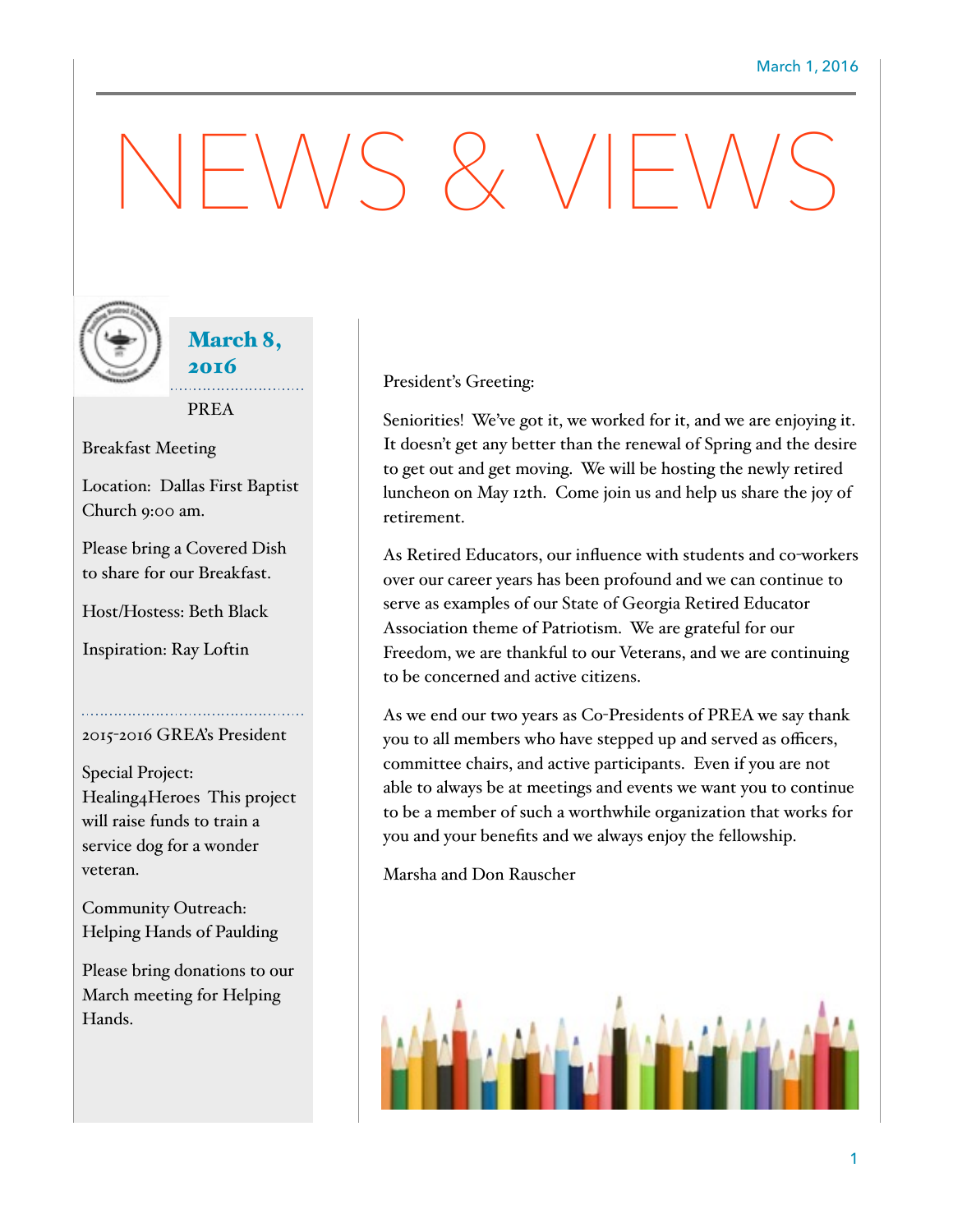Mark Your Calendars:

April 7, 2016 GREA Cluster Meeting in Cedartown, GA

May 3,4,5 GREA Convention in Augusta

May 12, 2016 Celebrating with the 2016 Retirees and Paulding County Board of Education.

May 20, 2016 is the deadline for applications for the PREA Scholarship fund.

Donations are being accepted for the Scholarship fund. See Susan Lester for more information.





 Mike Roby, Commissioner of Georgia's Dept. of Veterans Service and Brian Zeringue recognized GA Veterans of the Vietnam War during our last PREA meeting. Above are pictures of the event.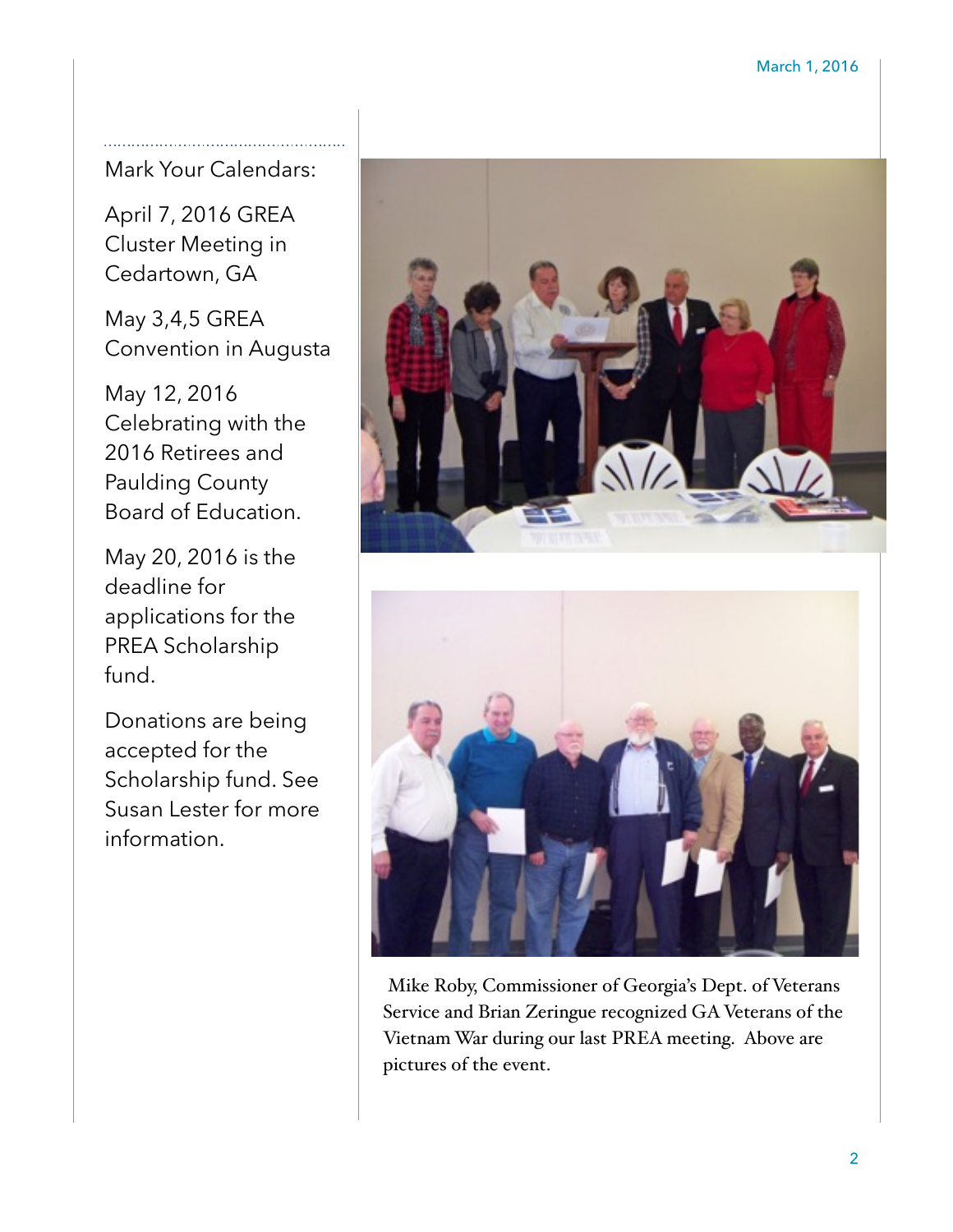PREA extends its deepest sympathy to member Pat Moore on the loss of her husband, Ted Moore and to Patsy Rollings on the loss of her sister, Mary Louise Allen.

PREA extends it deepest sympathy to the family of Joe Parker, life-time supporter and true friend of Paulding County Schools.

Please keep Sandra McCollum Libby O'Connor and Russell Dickey in your thoughts and prayers.

Paulding Helping Hands is in need of volunteers in the food pantry everyday. If you can work for even 4 hours a week it would be very helpful. Please see Marcia Bell for contact information.

Paulding Literacy Council is in need of volunteers for reading and math tutors. Please contact Carol Griffith for more information.



Above is a picture of Roger Leggett with the wagon he designed for children's hospitals. PREA purchased one of the wagons for use at Egleston Hospital in Atlanta.

Thanks to Bea McClung and all the others who gave their time and energy to visit and bring cakes and treats for the Wellstar Nursing Home Valentine's Party on Feb. 13th. A special thanks to the *Sounds of Lost Mountain* who performed for the residents.